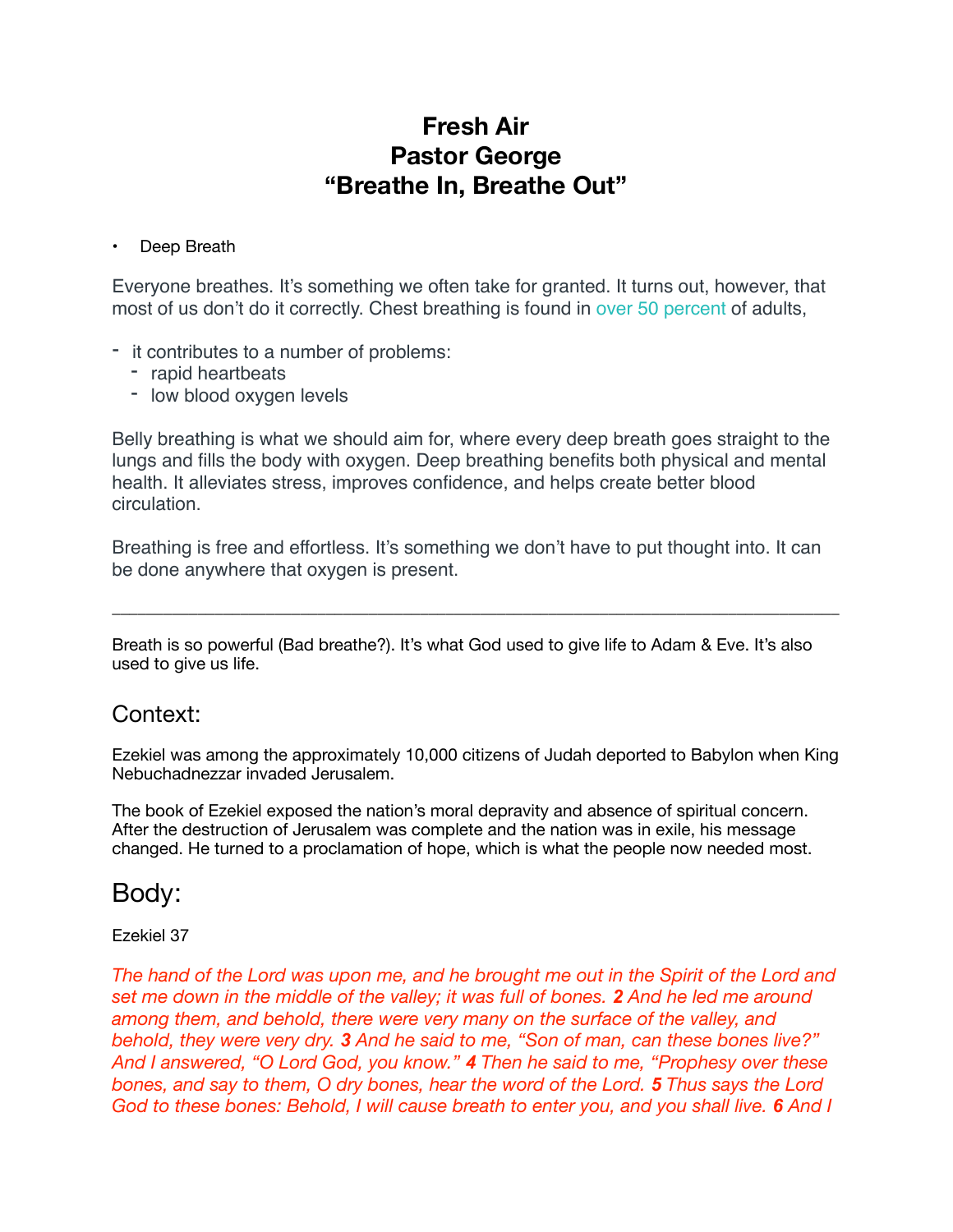*will lay sinews upon you, and will cause flesh to come upon you, and cover you with skin, and put breath in you, and you shall live, and you shall know that I am the Lord." 7 So I prophesied as I was commanded. And as I prophesied, there was a sound, and behold, a rattling, and the bones came together, bone to its bone. 8 And I looked, and behold, there were sinews on them, and flesh had come upon them, and skin had covered them. But there was no breath in them. 9 Then he said to me, "Prophesy to the breath; prophesy, son of man, and say to the breath, Thus says the Lord God: Come from the four winds, O breath, and breathe on these slain, that they may live." 10 So I prophesied as he commanded me, and the breath came into them, and they lived and stood on their feet, an exceedingly great army.* 

*11 Then he said to me, "Son of man, these bones are the whole house of Israel. Behold, they say, 'Our bones are dried up, and our hope is lost; we are indeed cut off.' 12 Therefore prophesy, and say to them, Thus says the Lord God: Behold, I will open your graves and raise you from your graves, O my people. And I will bring you into the land of Israel. 13 And you shall know that I am the Lord, when I open your graves, and raise you from your graves, O my people. 14 And I will put my Spirit within you, and you shall live, and I will place you in your own land. Then you shall know that I am the Lord; I have spoken, and I will do it, declares the Lord."* 

The word for **breath** in Hebrew is *ruach* – the word imitates the very sound of breath – It's the same word for *Spirit*, as is the case in both ancient Greek (*pneuma*) and Latin (*spiritus*). God created man by putting His *breath*, His *Spirit*, within them.

• We see this same Ruach power in creation.

"*Then the Lord God formed the man of dust from the ground and breathed into his nostrils the breath of life, and the man became a living creature."* (Genesis 2:7 ESV)

**See** breath comes from the mouth. God's creative power is shown when his mouth speaks words.

- God's Word (Bible) is life….it is Words spoken from God to bring you life.
	- "For the word of God is living and active" (Hebrews 4:12 ESV)
	- **"***All Scripture is breathed out by God and profitable for teaching, for reproof, for correction, and for training in righteousness…"* (2 Timothy 3:16 ESV)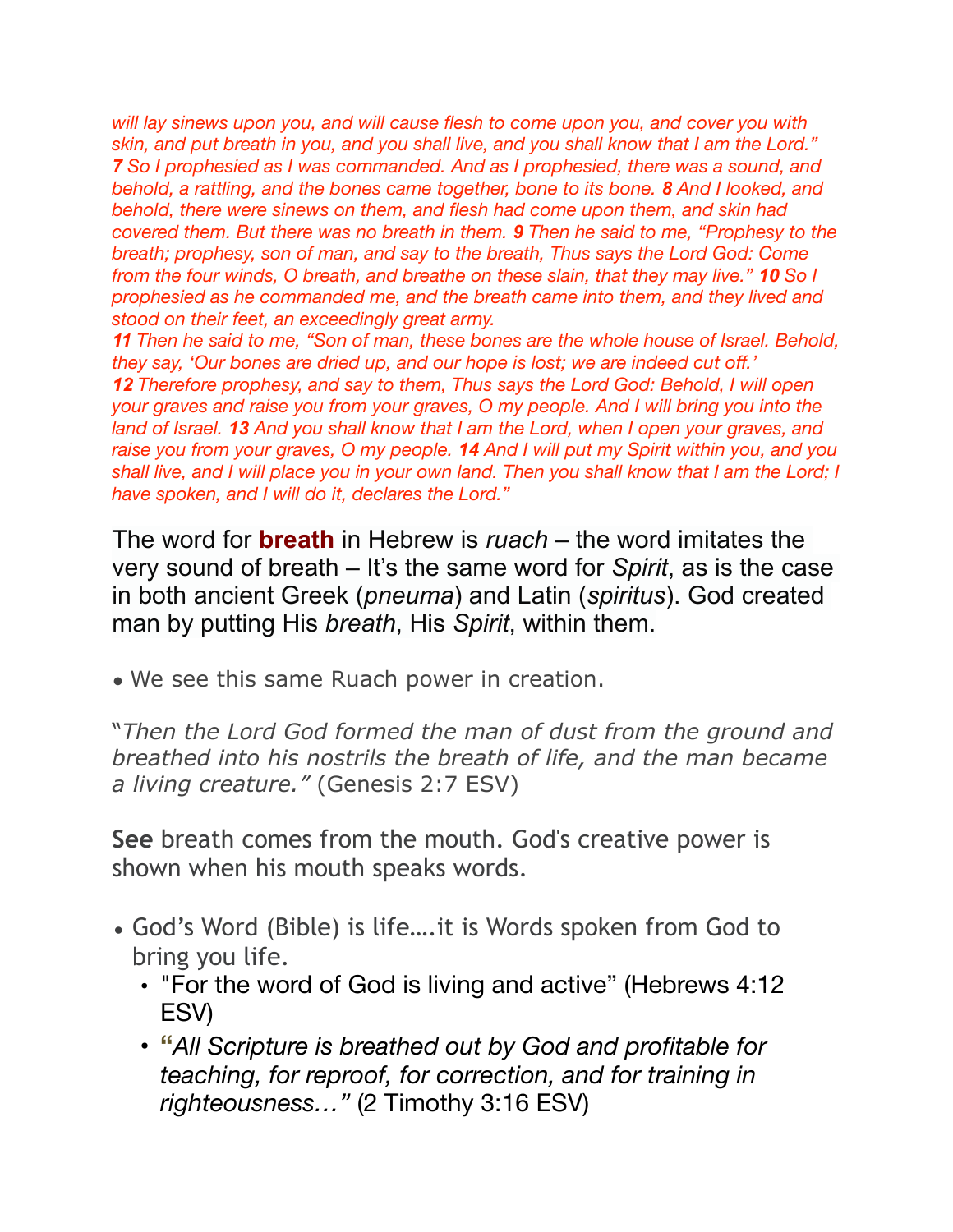\*We under value the inhaling of the Word of God, yet would rather exhale what we believe the Word of God says.

In other words we talk a good game, but don't spend time with God.

- Do you realize the importance of inhaling and exhaling.
- What are we inhaling and what are we exhaling?
- What I mean is that we want the good stuff: righteousness, peace, and joy. But we exhale so much, that we miss the moments to inhale the breathe of God.

## **• Evaluate The Dry Bones**

- These bones have been long been dead.
	- At some point Israel was completely disconnected from God
		- Israel has been dead for so long, that the reconciliation between man and God seems at a lost.
			- Behold, they say, 'Our bones are dried up, and our hope is lost; we are indeed cut off.'
			- If you wonder why you can't experience "Fresh Air" with God, evaluate the dry bones.
				- Do you feel dried up?
				- Is hope lost?
				- Do you feel cut off?

Even though God gives us his breathe for physical life, there is a disconnect between the Ruach that gives us life spiritually.

## **• There is Hope for New Breath**

- The same Spirit (Rauch) in Ezekiel is spoken of with Nicodemus for being born again.

*"Truly, truly, I say to you, unless one is born again he cannot see the kingdom of God." 4 Nicodemus said to him, "How can a man be born when he is old? Can he enter a second time into his mother's womb and be born?" 5 Jesus answered, "Truly, truly, I*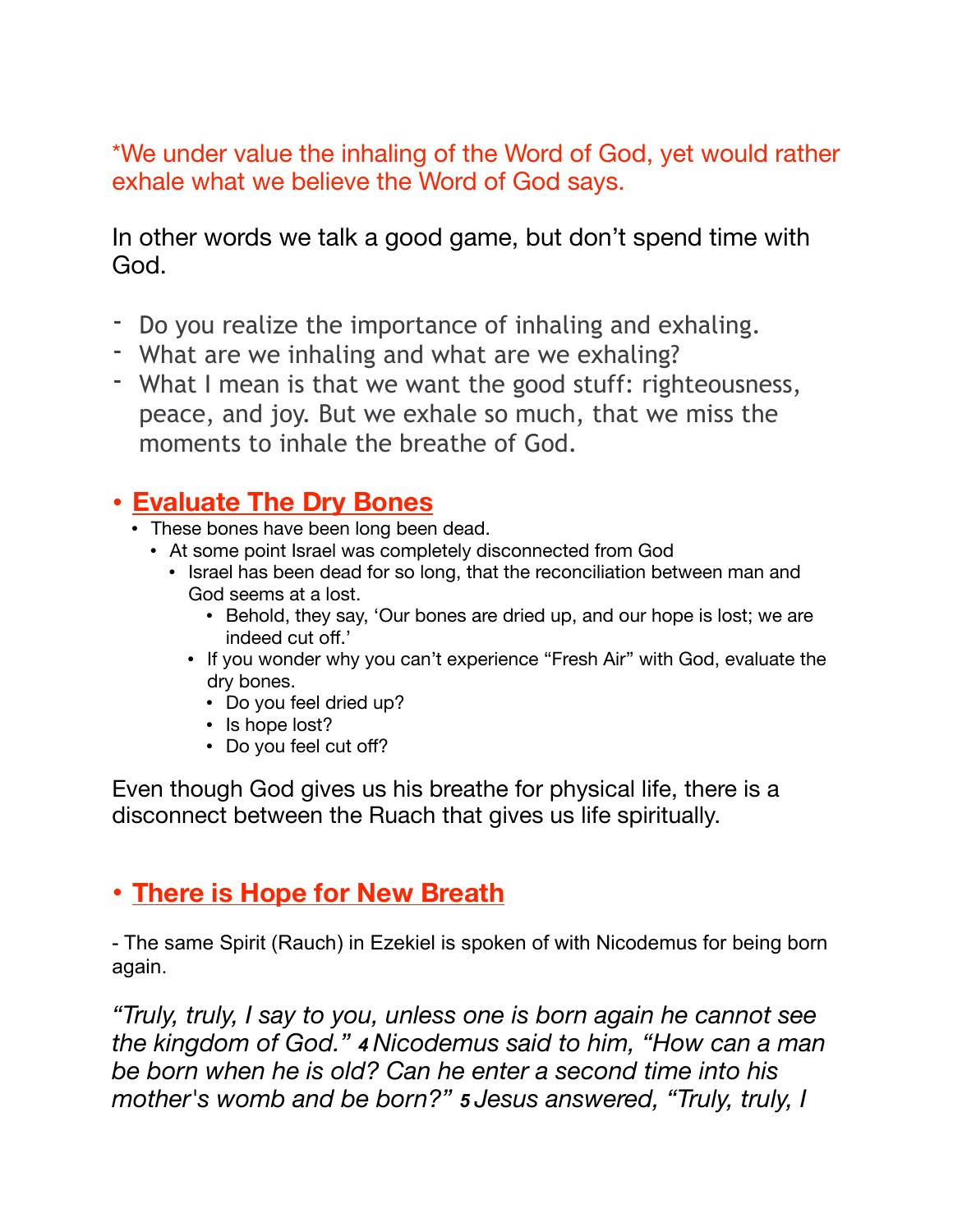*say to you, unless one is born of water and the Spirit, he cannot enter the kingdom of God. 6 That which is born of the flesh is flesh, and that which is born of the Spirit is spirit. 7 Do not marvel that I said to you, 'You must be born again.' 8 The wind blows where it wishes, and you hear its sound, but you do not know where it comes from or where it goes. So it is with everyone who is born of the Spirit." (John 3:3-8 ESV)* 

*"It is the Spirit who gives life; the flesh is no help at all. The words that I have spoken to you are spirit and life." (John 6:63 ESV)* 

- There was no breath in them
	- You can come to church and work on being put together, but there is more.
		- If we are missing the breath of God we are dry bones.

## **• He Will Open Your Graves**

*"I will open your graves and raise you from your graves"* 

*55 "O death, where is your victory?* 

 *O death, where is your sting?" 56 The sting of death is sin, and the power of sin is the law. 57 But thanks be to God, who gives us the victory through our Lord Jesus Christ. (1 Corinthians 15:55-57 ESV)* 

Story: Dead Ringer

[in 1896 T.M. Montgomery, reported that a little over 2% of bodies](http://www.snopes.com/horrors/gruesome/buried.asp)  [exhumed were definitely victims of being accidentally buried](http://www.snopes.com/horrors/gruesome/buried.asp)  [alive.](http://www.snopes.com/horrors/gruesome/buried.asp) In other words, about 2% woke up, tried to claw their way out, and were unable to do so. Given the oxygen supply in a coffin doesn't last that long, it is likely the actual percentage of people buried alive was higher, when you include the ones who didn't wake, but were still technically alive when buried. In any event, to prevent deaths by burial, a string would supposedly be attached to the finger of the person presumed dead, and it was attached to a bell on the other end above